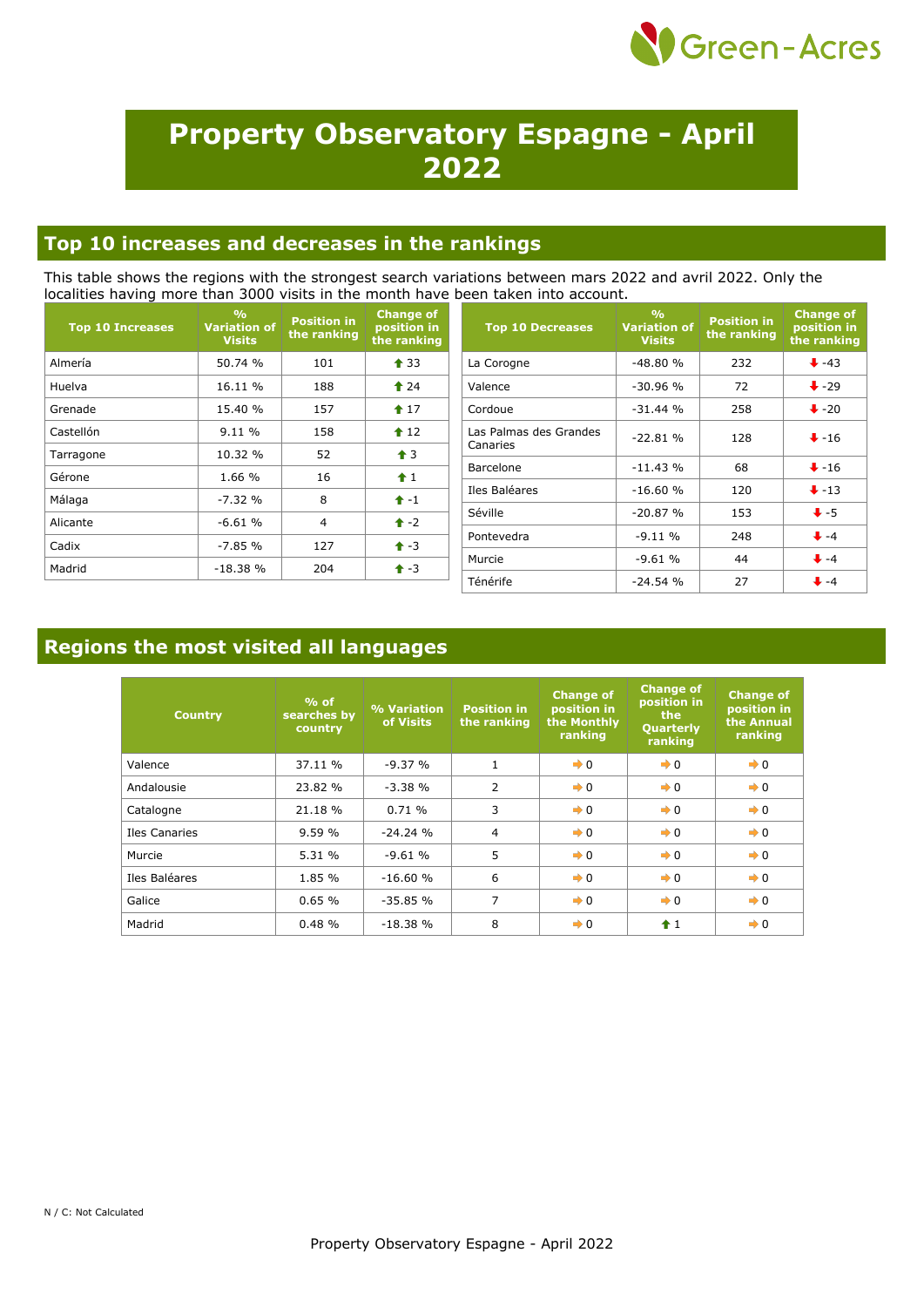

### **Province the most visited all languages**

| <b>Province</b> | $%$ of<br>searches by<br><b>Province</b> | % Variation<br>of Visits | <b>Position in</b><br>the ranking | <b>Change of</b><br>position in<br>the Monthly<br>ranking | <b>Change of</b><br>position in<br>the<br>Quarterly<br>ranking | <b>Change of</b><br>position in<br>the Annual<br>ranking |
|-----------------|------------------------------------------|--------------------------|-----------------------------------|-----------------------------------------------------------|----------------------------------------------------------------|----------------------------------------------------------|
| Alicante        | 32.51 %                                  | $-6.61%$                 | $\mathbf{1}$                      | $\rightarrow 0$                                           | $\rightarrow 0$                                                | $\rightarrow 0$                                          |
| Málaga          | 16.80 %                                  | $-7.32%$                 | $\overline{2}$                    | $\rightarrow 0$                                           | $\rightarrow 0$                                                | $\rightarrow 0$                                          |
| Gérone          | 12.75 %                                  | 1.66 %                   | 3                                 | $\rightarrow 0$                                           | $\rightarrow 0$                                                | $\rightarrow 0$                                          |
| Ténérife        | 7.91 %                                   | $-24.54%$                | 4                                 | $\rightarrow 0$                                           | $\rightarrow 0$                                                | $\rightarrow 0$                                          |
| Murcie          | 5.31 %                                   | $-9.61%$                 | 5                                 | $\rightarrow 0$                                           | $\hat{1}$                                                      | $\uparrow$ 2                                             |
| Tarragone       | 4.63%                                    | 10.32 %                  | 6                                 | $\triangle$ 2                                             | $+1$                                                           | $\rightarrow 0$                                          |
| Barcelone       | 3.81 %                                   | $-11.43%$                | 7                                 | $\rightarrow 0$                                           | $\hat{+}1$                                                     | $\ddot{\bullet}$ -2                                      |
| Valence         | 3.61%                                    | $-30.96%$                | 8                                 | $\ddot{\bullet}$ -2                                       | $\ddot{\bullet}$ -3                                            | $\uparrow$ 1                                             |
| Almería         | 2.41 %                                   | 50.74 %                  | 9                                 | $\triangleq$ 3                                            | $\triangle$ 2                                                  | $\hat{\mathbf{r}}$ 2                                     |
| Iles Baléares   | 1.85 %                                   | $-16.60%$                | 10                                | $+ -1$                                                    | $\rightarrow 0$                                                | $\rightarrow 0$                                          |

## **Provinces the most visited by visitor language**

#### **French**

| <b>Province</b> | $%$ of<br>searches by<br><b>Province</b> | % Variation<br>of Visits | <b>Position in</b><br>the ranking | <b>Change of</b><br>position in<br>the Monthly<br>ranking | <b>Change of</b><br>position in<br>the<br>Quarterly<br>ranking | <b>Change of</b><br>position in<br>the Annual<br>ranking |
|-----------------|------------------------------------------|--------------------------|-----------------------------------|-----------------------------------------------------------|----------------------------------------------------------------|----------------------------------------------------------|
| Alicante        | 60.62 %                                  | 37.89 %                  | 144                               | $\triangle$ 23                                            | $\triangle$ 30                                                 | $\ddot{\bullet}$ -91                                     |
| Gérone          | 21.44 %                                  | 31.56 %                  | 217                               | $\triangle$ 39                                            | $\textbf{\textcolor{blue}{\bullet}} 62$                        | $\bigvee$ -68                                            |
| Málaga          | 17.94 %                                  | 61.14 %                  | 237                               | $\textcolor{blue}{\bigstar}$ 65                           | $\textcolor{blue}{\bigstar}$ 19                                | $\bigstar$ -87                                           |